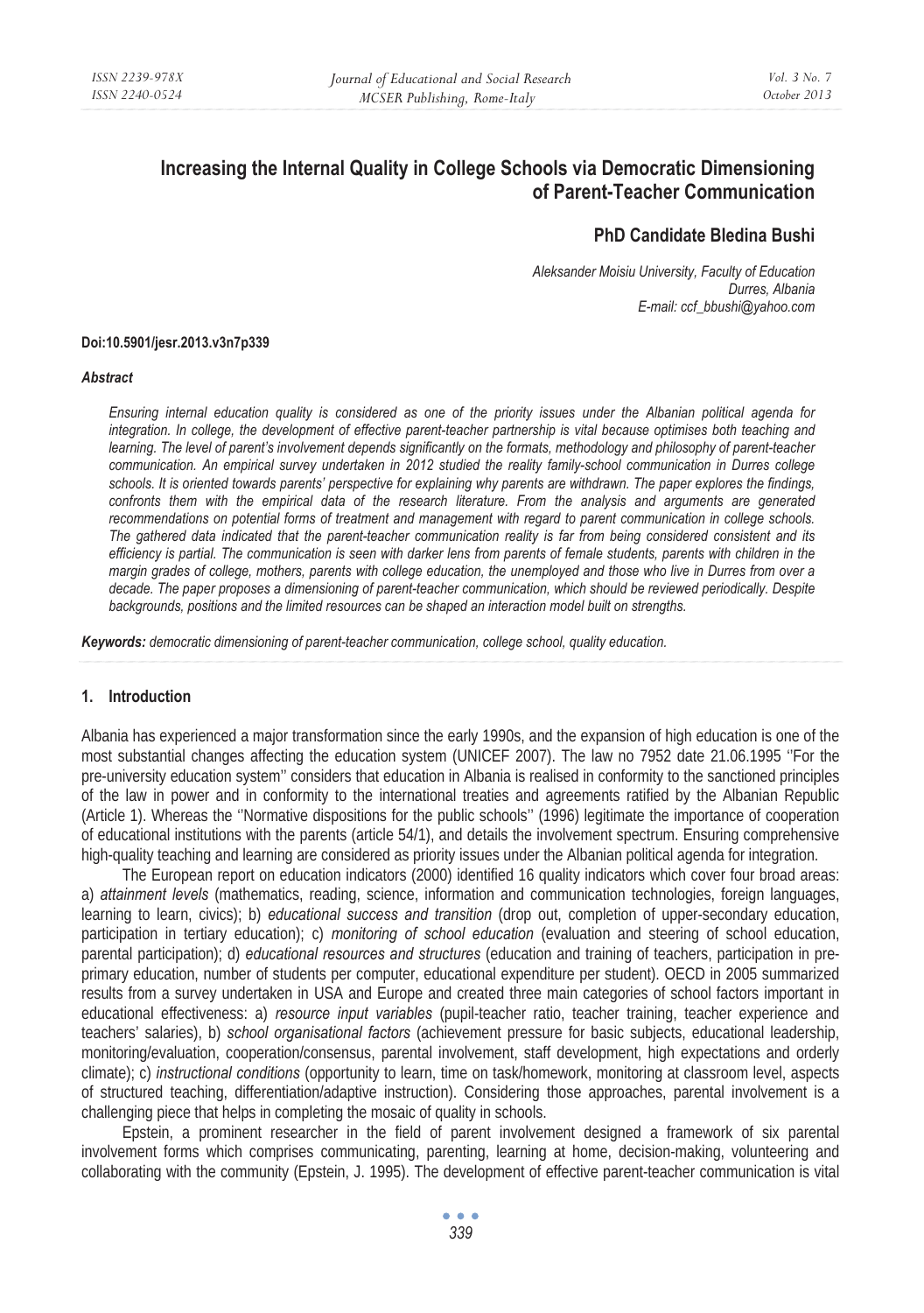| ISSN 2239-978X | Journal of Educational and Social Research | Vol. 3 No. 7 |
|----------------|--------------------------------------------|--------------|
| ISSN 2240-0524 | MCSER Publishing, Rome-Italy               | October 2013 |
|                |                                            |              |

in the high school context because optimises both teaching and learning. A few researches targeting Albania reveal that schools collaborate with the parents, but the partnership is crushed (Pop, D. 2009; Musai, B. 2009; Boce, E. 2010; Bushi, B. 2011). Communication can be defined as the intentional or unintentional activity of transmitting information by verbal and non-verbal means of communication. An effective parent-teacher communication serves to the different purposes for which it was planned or designed, and ensures that messages aren't distorted during the communication process. Since presently a little is known about how effectively communicate parents and teachers in the pre university education reality in Albania, the empirical researches are a must. They can indicate how can be developed a democratic dimension of communication (which builds active and open schools, cultivates cooperation with parents and community as well as activates students).

In a former study in 2012 are studied three college schools from Durres city. The study was carried out with the permission, the voluntary and well-informed cooperation of the local education institutions. The survey primary goal was to explore parents` insights on parent-school communication. In each of the involved schools were randomly selected two parallels. Within grade parallels were randomly selected equal numbers of male and female students, the parents of which were invited to complete a questioner. About 180 questionnaires were distributed, but those who weren't returned within a week, were excluded from the statistical analysis of the empirical data. In addition were excluded even the questionnaires that had unanswered items. Those decreased by 18,9% the initial sample. Most of responses were given on a 5-point scale, ranging from definitely not agree (indicates a strong negative perspective) to definitely agree (indicates a strong positive perspective). In this regard, from the responses were generally considered the negative perspectives. The questionnaire ensured data about participants` behaviours, attitudes and personal background, while guaranteed the privacy.

Completed the questionnaire 62,3% mothers and 37,7% fathers. The reply was higher from the parents of female students (58,9%) comparing to the male peers (41,1%). Considering students` grade, the responses reached their peak in the XI grade for mothers and in the XII grade for fathers, while the lowest value is meet respectively in the XII and XI grade. Almost all respondents were mainstream Albanian, while a marginal of 0,7% belonged to the Egyptian community. About 95,9% reported to be married, but were limited cases of divorced (1,4%) and widow (2,7%) parents. In terms of education level, most of participants had finished the college (63,7%) and university (29,5%) while only 6,8% the secondary school. When asked for their employment status 28,1% of parents were unemployed, 70,5% employed and only 1,4% retired. The majority of respondents are adapted in Durres city, as they report to live in this area from over a decade (specifically 35,6% are living from eleven to twenty years and 41,8% from more than twenty years and as such their children can be considered ''native'' in Durres). Almost 6,2% live in Durres from less than five years, whereas 16,4% report that are living in this city from six to ten years.

**Figure 1.** Years of living in Durres city versus parents` gender belonging



The data coming from the above mentioned demographic variables show that respondents differed considerably in gender, education level, employment status, and length of self-reported time living in Durres city, while were more homogenous in sense of ethnicity and civil status. That's why when we will assess the parent teacher communication reality we will pay special focus to variables such as child gender and grade, relationship with the child, education level, employment status, and length of time living in Durres.

# **2. Results**

# *2.1 Frequency and initiation of parent-teacher communication*

The transition from secondary to the college school requires frequent parent-teacher communication for finding solutions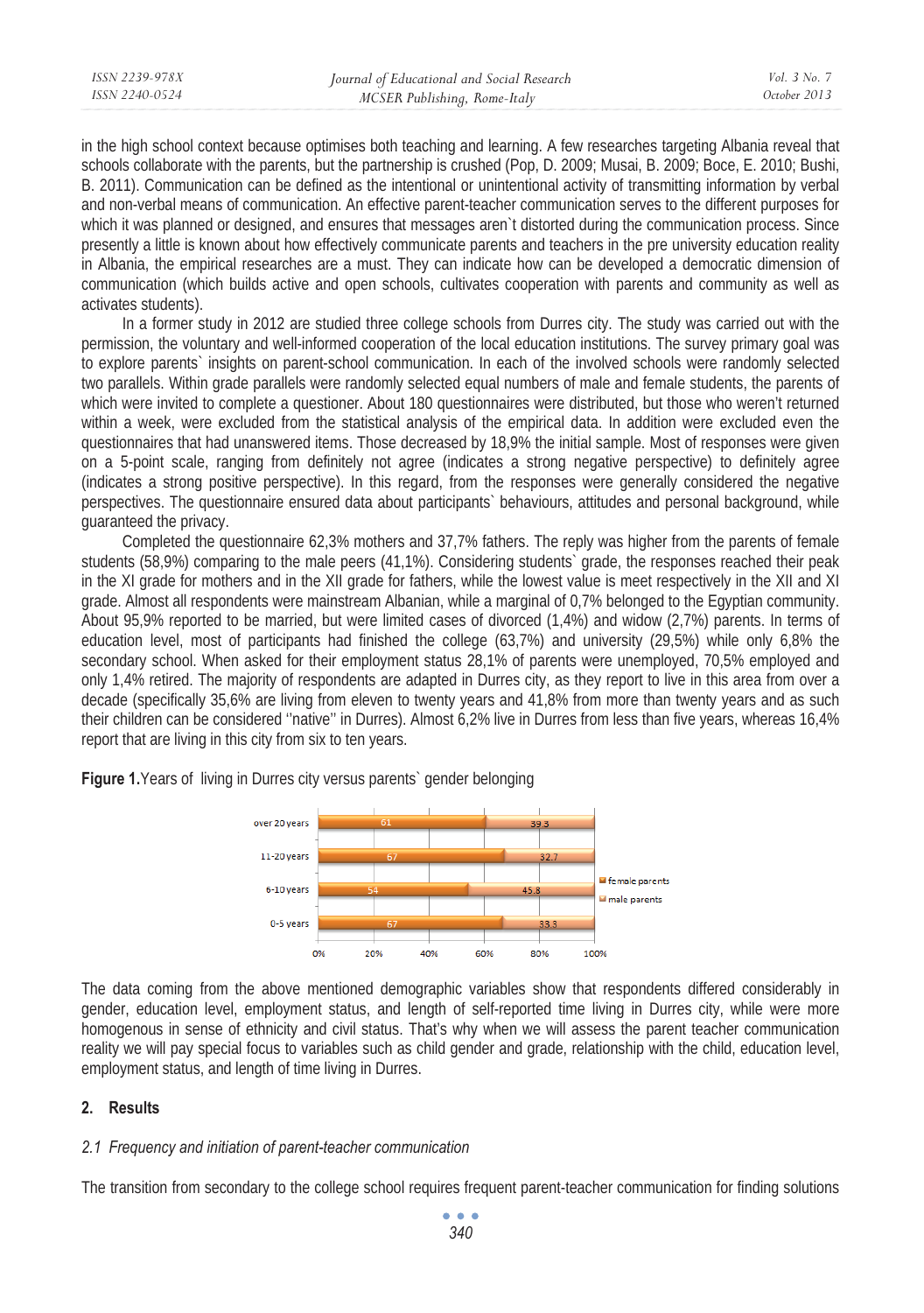| ISSN 2239-978X | Journal of Educational and Social Research | Vol. 3 No. 7 |
|----------------|--------------------------------------------|--------------|
| ISSN 2240-0524 | MCSER Publishing, Rome-Italy               | October 2013 |
|                |                                            |              |

or preventing student's problems, but the figures from the college schools under study reveal that according to parent perceptions the reality is far from ensuring consistent parent-teacher communication during the school year. With the increase of child's grade, parents report to communicate more often with teachers. It is concerning that almost half of the parents which communicate with teachers maximally once a year, have their child in the first year of college. Around one in every three parents who communicate with teachers two to five times per school year has the child in the second year of college. The frequency is similar even in the case of respondents which communicate with teachers over six times per school year, but have a child in the third year of college. Even though parents of female students report to communicate more often with teachers, wasn't found significant distinction between the rates of female and male parents for each of the above mentioned frequencies of communication. The respondents who communicate up to one time per school year with teachers, are dominated by parents with secondary education (60%), compared to those with college (30,2%) and university education (9,8%). The variances between different education levels are less important if parents communicate two to five times per year (29,4% secondary, 35,1% college and 35,5% university), than in the case they communicate over six times (30,4%secondary, 50,6% college and 19%university education). The unemployed parents advance 1,5 times the rate of the employed peers which communicate with the teacher up to one time per school year. Whereas alike rates of employed and unemployed parents (47,8% versus 52,2%) affirm that have contacted teachers two to five times during the school year. About half of parents which declare that communicate with teachers over six times during the school year are unemployed, 48,5% are employed and only 4,1% retired. As Figure 2 shows, the rate of parents who report that are contacting teachers up to one time per school year is decreasing with the increase of years of living in Durres city, while is increasing in the case of the parents that report that contact the school two to five times, and over six times per school year.

**Figure 2.** Frequency of parent–teacher communication versus years of living in Durres



When asked which had generally initiated the communication with the school, only 12,3% of respondents (17,6% female and 3,6% male) reported that established two-way channels for communication (home to school and school to home). About 45,9% of parents attributed to teachers the first step (42,9% female and 50,9% male) while 41,8% said that have initiated the communication themselves (39,6% female and 45,5% male). As Figure 3 shows parents with children in the lower grades of college report higher rates of teachers as initiator. Whereas with the increase of child` grade the situation is reversed and parents are more based on their individual or joint parent-teacher initiative.

**Figure 3.** The initiative for starting parent-teacher communication versus childs grade



Is higher the share of the unemployed parents that perceived the communication connected with tutors` initiative (63,4%), comparing to the share that recognized mutual parent and teacher initiatives (36,6%). From the employed respondents 45,4% reported to be based on their enterprise for interacting with the teacher, 42,2% were influenced by tutors while 12,4% relate it to the impulse provided from both themselves and tutors. The parents with college and university education result to be more initiative, comparing to their peers with secondary level. According to the answers provided, with the increase of the years a parent is living in Durres increases even parents' confidence to initiate on their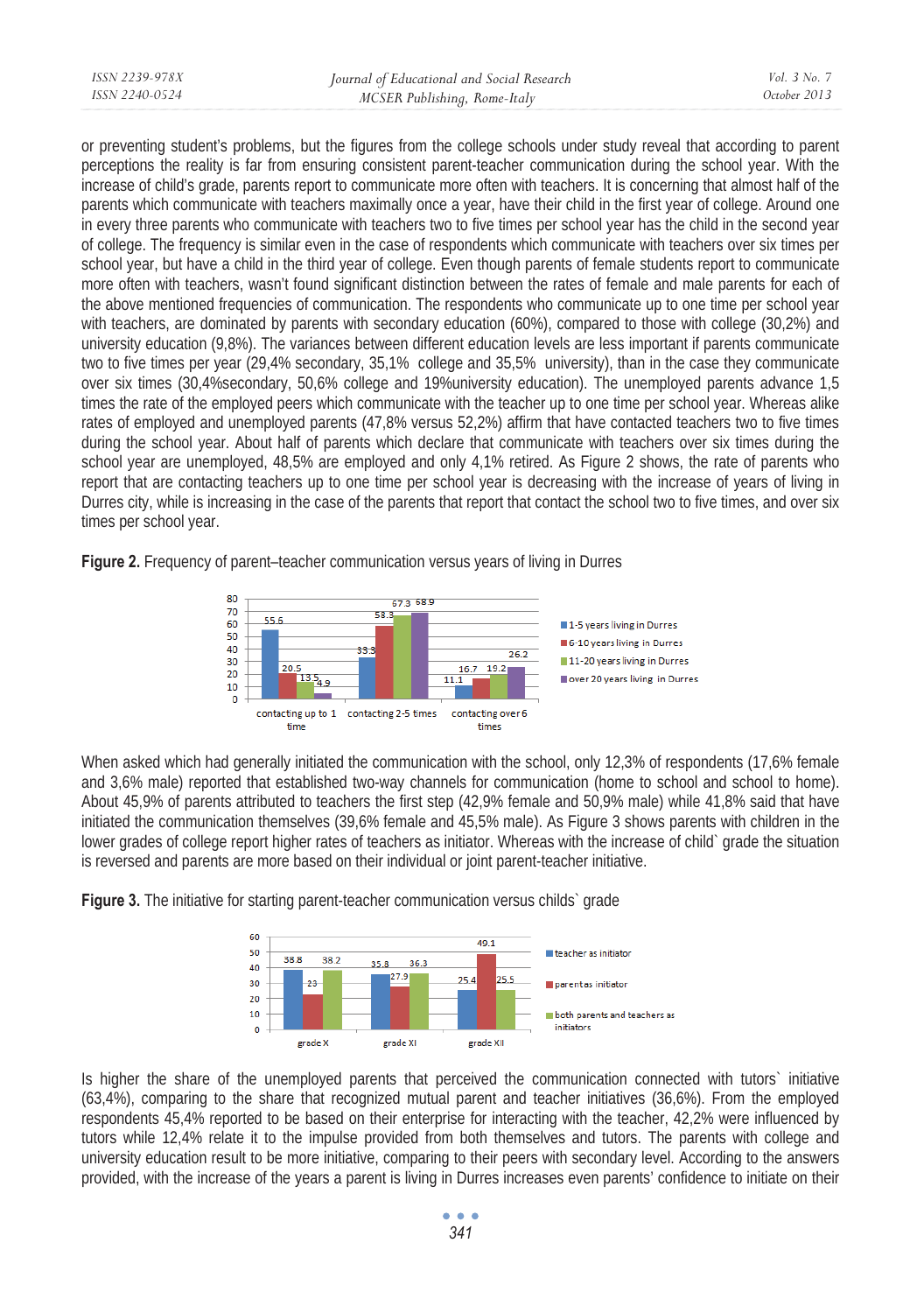own the communication with the tutor.

To capture some reasons that stay in the grounds of the infrequent parent-teacher communication and the low parent based initiative for starting interaction, we concentrated on parents' opinions with regard to: a) the infrastructure; b) the feeling of being welcomed and treated equally by the teacher; c) the update and communication openness; d) the consideration of parent's engagements, views and prospects.

# *2.2 Perceptions on the infrastructure*

When studying the adequacy of the infrastructure, were observed complex scores in parents` responses. Within those who definitely disagree that there are adequate infrastructural conditions that stimulate the parent teacher communication the rate of mothers overcomes 4,5 times the fathers`. Even in the case of those who disagree in this respect, mothers dominate over fathers to a reduced extent (2,5 times). The share of parents with sons who disagrees and categorically disagrees that are adequate infrastructural conditions is smaller comparing to parents with daughters. The findings reveal that are evidenced small differences between the rates of unemployed, employed and retired parents who strongly disagree (respectively 27,3%, 72,7% and 0%) or disagree (respectively 30,8%, 64,1% and 5,1%). Considering the variances of the responses with regard to respondents education level, the values aren't concentrated in the extreme values, but instead are either spread in the case of those who absolutely disagree (9,1% secondary, 54,5% college and 36,4% university education) or disagree (12,8% secondary, 59% college and 28,2% university education) on the infrastructure appropriateness. It is also important to mention that those who live in Durres from over a decade report higher unconditional disagreement and disagreement rates (respectively 72,8% and 79,5%) compared to their peers living from up to a decade (respectively 27,3% and 20,5%).

# *2.3 Perceptions on being welcomed and treated equally by teachers*

Overall we observed variations with regard to parent perceptions on being welcomed and treated equally by teachers. Is striking that all those who don't feel absolutely welcomed by teachers are mothers, employed, have daughters, children in the second year of college or college education, and live in Durres city from over a decade. Of those who confirm that don't feel welcomed the share is 1,5 times higher in the case of parents with sons versus with daughters, in contrast is 1,5 times minor the share of parents with children in the first versus the third year of college. We evidenced differences between the rates of mothers (60%) and fathers (40%) who negate that teachers welcome them. The rate of those who disagree that feel welcomed is four times advanced in the case of parents with college versus those with university education. From those who said that categorically don't feel welcomed are all employed parents and parents which live in Durres from over a decade. The rates of those who perceive that aren't welcomed by teachers are identical with regard to parent's employment (60% unemployed versus 40% employed) and years of living in Durres city (60% live from up to a decade versus 40% live from over a decade).

For encouraging mutual communication is important to discover if teachers communicate with all parents despite their background. The findings reveal that despite child's grade level disagree that teachers communicate with all parent very similar rates of parents, while is twice higher the share of parents with college education (66,7%) compared to their peers with university education (33,3%). It is also important to note that from those who report that teachers don't communicate with all parents, the rate of respondents increases with the increase of child's grade (16,7% in the first, 38,9% in the second and 44,4% in the third year of college), while shifts with the increase of parent education (16,7% with secondary, 61,1% with college and 22,2% with university). An overwhelming majority of parents with sons feel more experienced and confident to absolutely disagree that teachers communicate with all parents, but when it comes to disagree dominate parents with daughters. The employed parents report absolute disagreement rates which are twice higher, than those of the unemployed peers. About 66,7% of the unemployed, 27,8% of the unemployed and 5,6% of the retired peers told that teachers don't communicate with all parents. Is inferior the rate of respondents which strongly negate to have created equal communication in the case they live in Durres city from up to a decade (33,3%), comparing to their peers who live from over decade (66,6%), while the values are more extreme in the case when they disagree (16,7%for those who live from up to a decade and 83,9% for those who live from over decade in Durres).

### *2.4 Perceptions on the updated and communication openness*

The parents who deny that teachers have informed them on the progress and behaviour of their child are divided in two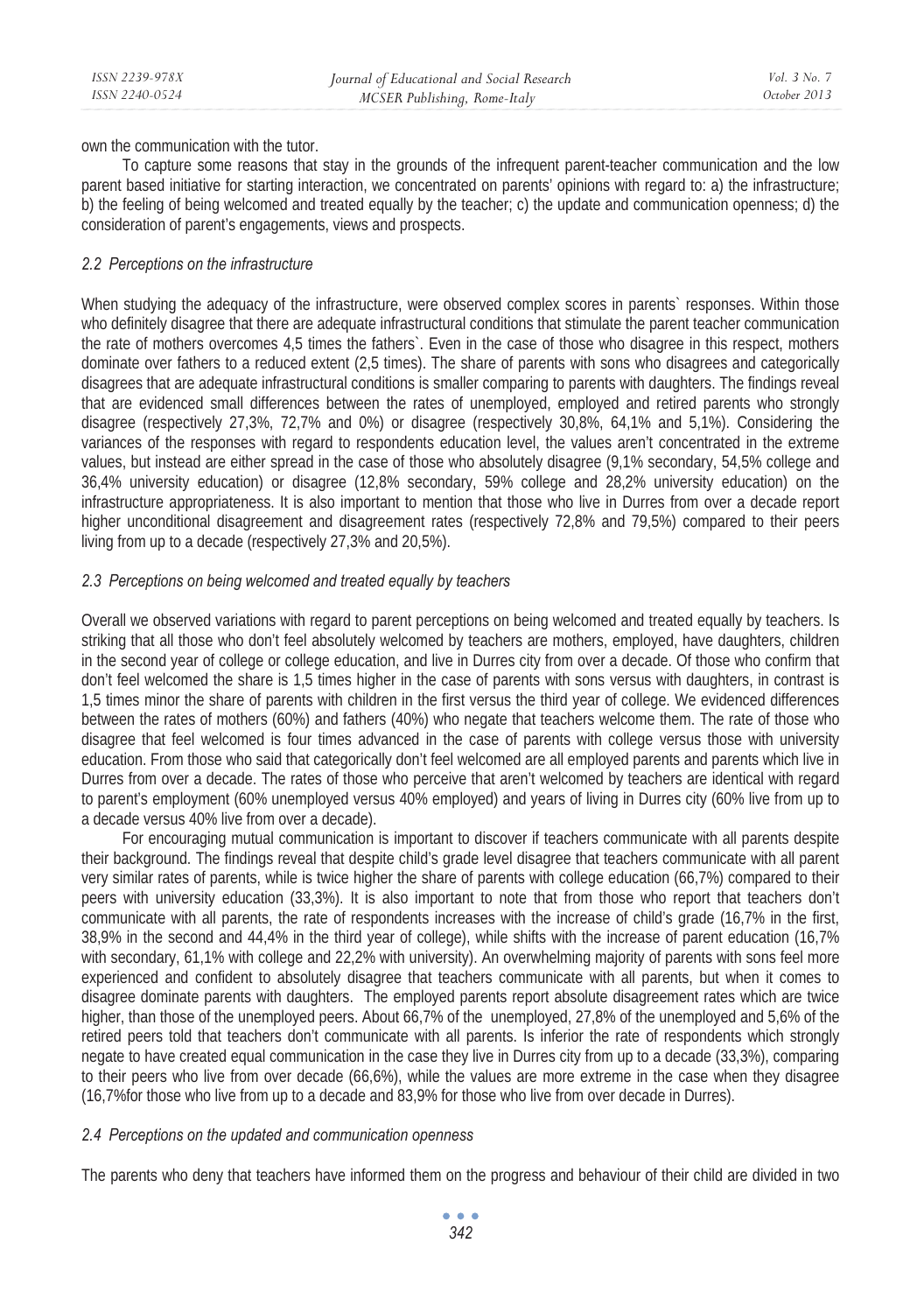| ISSN 2239-978X | Journal of Educational and Social Research | Vol. 3 No. 7 |
|----------------|--------------------------------------------|--------------|
| ISSN 2240-0524 | MCSER Publishing, Rome-Italy               | October 2013 |
|                |                                            |              |

equal shares between the respondents with children in the first and third year of college. All the parents with the child in the first year of college agree that the info provided from the teachers cannot be understood from them is unbelievable and unclear. Less parents confirm this in upper classes (66,7%, 40% and 50% in the second year, while 33,3%, 60% and 50% in the third year of college).

No significant variance is found between the rates of mothers and fathers which intensely negate to openly communicate with the teacher, while are extreme for those who refute to have communicated openly (respectively 81,8% for female and 18,2% for male parents). Notwithstanding the disagreement degree, the proportions of parents with female students overcome those of male peers. From respondents who affirm that don't speak openly with teachers, 45,5% have a child in the third year of college, whereas the remaining is divided in two equal shares (27,3% each)between those with children following the first and second year of college. When it comes to parents who perceive that teachers are categorically reserved in communication, the share of parents with children in the third year of college is three times higher versus those with children in the first year. Despite the disagreement degree, the reported proportions are higher for the parents with college education, followed respectively by their peers with university and secondary graduation. From those who absolutely negate that communicate openly with teachers are divided in two equal shares between the employed and unemployed respondents. While the frequency of those who are reserved in communication is much higher in the case of those who are employed (81,8%) than the unemployed peers (18,2%). Is surprising that over 75% of the parents which report that have absolutely failed in establishing open communication with the teacher are living in Durres from over a decade. The rate is even higher in the case of those who have failed to build an open communication with teachers (81,9%).

### *2.5 Perceptions on the consideration of parent's engagements, views and prospects*

The composite score indicates that from those who strongly disagree that teachers consider their engagements in the family or work about 50% are respondents of children in third year, 37,5% in the first and 12,5% in the second year of college. We observed that the rate of those who report disagreement on this issue, increases with the increase of child's grade (12,5% are parents of children in the second year of college 40% in the second and 44% in third year). The highest rates of those who strongly negate or negate that teachers consider their schedules were found in the case of girls' parents (respectively 62,5% and 72%). According to the responses, mothers report higher rates of negative perspectives (75% and 68%) paralleling to fathers (25% and 32%). With regard to education the rates are of parents who report that definitely disagree that their agendas are considered, is higher in the case of parents which have college education (62,5%) comparing to their peers with university (25%) and secondary (12,5%) education. In the case of those who disagree on this issue, there are no differences between the parents with college and university (44% each), while their peers with secondary education don't overcome the value of 12%. There are shifts in the rate of parents who perceive that the teachers don't consider their schedules (36% unemployed, 60 employed and 4% retired) and those who definitively don't consider (62% unemployed and 37,5% employed parents). Teachers are considered absolutely insensitive towards parents schedules for 37,5% of the respondents which live in Durres from up to a decade and 62,5% of those who live in this city from over decade. Those figures are more balanced compared to their peers who simply disagree on this topic (12% and 88%).

Is twice higher the rate of parents with secondary education who categorically disagree teachers consider the views and prospects of parents (66,7%) compared to those with university education (33,3%). The rate of parents with secondary education who don't agree that teachers consider their thoughts and expectations is 14,3%, this is twice minor than the rate reported by their the peers with university (28,6%) and for times lower than the share of those with college (66,7%).

Mothers declare higher rates of categorical disagreement and disagreement (respectively 73,3% and 68,6%) than fathers (26,7% and 31,4%). Considering the variances of the responses with regard to respondents employment, the values are less spread in the case of those who absolutely reject (73,3% employed and 26,7% unemployed) than in the case of those who reject (60% employed and 36% unemployed) that teachers mirror parents thoughts and expectations. Notwithstanding the disagreement degree, the parents with daughters seem to be the most critical with regard to consideration of parent's thoughts and expectations. From those who express that absolutely disagree that teachers reflect parents thoughts and expectations the reported rates are similar for parents with children in first and second year of college (40% each) and is split in the case of those with children in the third year (20%). Similar results are obtained even in the case of parents who disagree that teachers have valued their thoughts and expectations (20% of the parents with children in the first, 40% in the second and 40% third year of college). Three to four participants who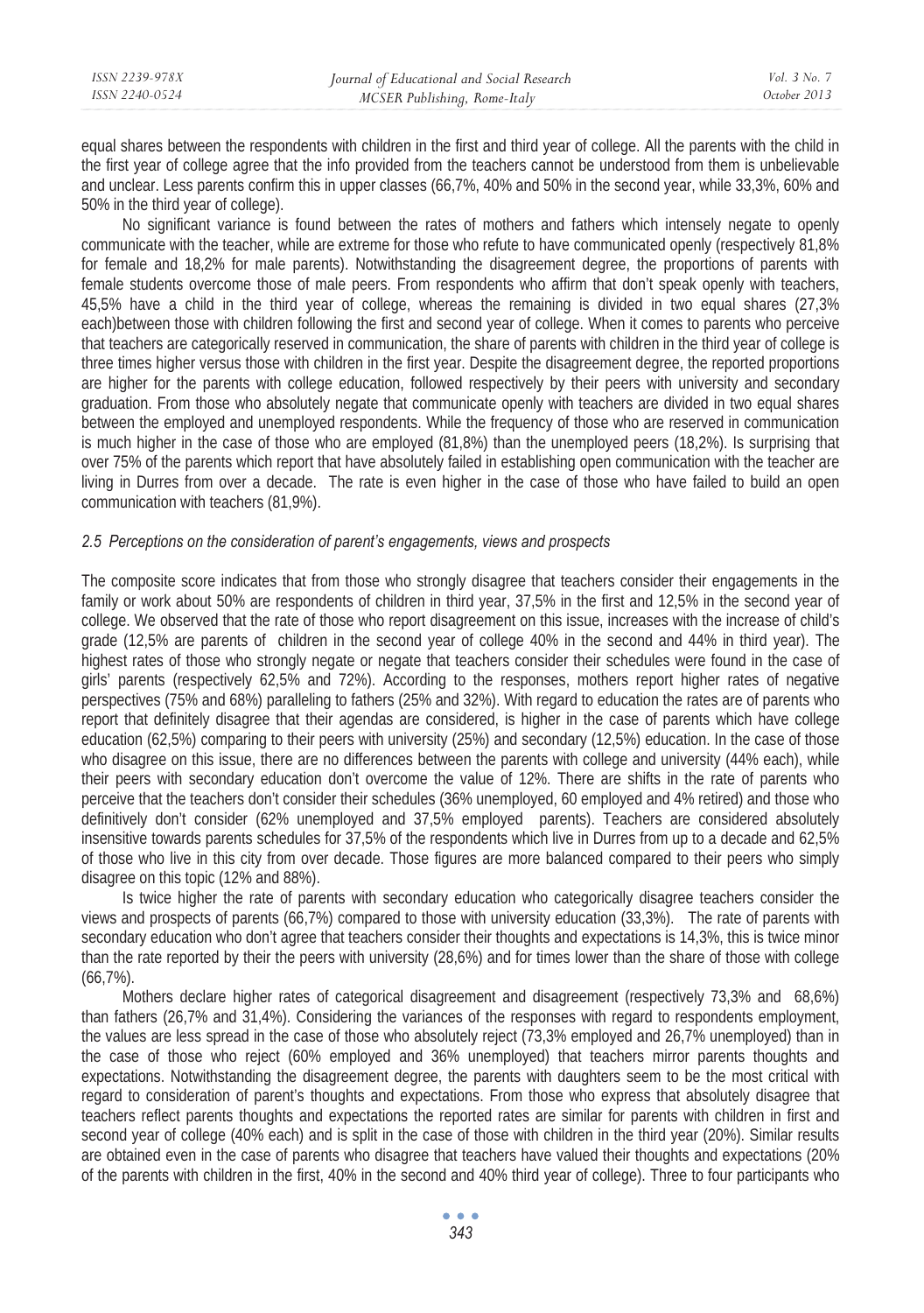live in Durres from over decade perceive that teachers absolutely don't consider parents thoughts and expectations during the communication, while about five to six participants in the study who live from over a decade in this city disagrees that teachers consider them.

# **3. Discussion**

Traditionally teachers are conceived as responsible for teaching academic skills (in school setting), while parents for educating children with moral principles (in the home). This mentality can stimulate a low interaction of parents with the educational system in general and teachers in particular especially in the first years of college. In specific context settings the remoteness from school and the inadequate school environment conditions and can hamper the mutual communication between parents and teachers. Family and work responsibilities or constraints, and perceived gender roles, influence on parents` initiative to communicate with a teacher. Especially if are affected by migration, a decrease in the income, a divorce or death in the family parents can be more distant. Even though nowadays the Albanian legislation demands frequent info sharing, both parents and teacher's values can generate confusion. The restricted resources, interlinked with the low capacities can influence on the frequency and communication modes used. Especially parents with low education can face difficulties for understanding teachers messages, or can nurture the belief that what they communicate is irrelevant, unappreciated and will be opinionated. The difficult personality types and physiological conditions can also impede creation of continuous and effective interactions. The above is reflected in previous studies including: Duncan, 1992; Lewis, 1992; Wanat, 1992; LaBahn, J. 1995; Dixon, 1992; Brink. C, 1993; Vandergrift. J, 1992; Brito, J. 1994; Fryer, L., 2011. Gollnick, D..M 2002; Hislop.H., 2010; Keith, T 1998; Kratochwill, T. R. 2004; Levy, J. 1997; McNergney, R.F 2001; Twitty, J.R. 2002; Bushi, B. 2011 etc.

The findings presented in this paper, are locality and time sensitive and a modest approach to the issue of parentteacher communication. It is certainly necessary to attempt to use systematic research and more comprehensive samples in both urban and rural areas to ensure representativeness of results. Notwithstanding the limitations it is our hope that this work might serve as a small step on the long road towards building quality education via dimensioning the communication in a democratic way. We hope that the findings of this research will act as a drive for reflection on parentteacher communication practices for optimising adolescent students learning and development.

### **4. Recommendations**

The parent-teacher dimensioning of communication should be seen as a holistic development approach, not as an absurd domino game which participants are forced to play in specific moments of the education. In this regard, the democratization can ensure adequate plasticity for interconnection. The improvement of policies and procedures should go along with the provision of adequate financial resources and time-devotion from main actors. With all parents despite the background should be established on time, constructive and regular two-way communication (during and after school). Considering parents` engagements and resources, in addition to traditional forms of communication (such as parents' conferences, individual meetings and information letters), can be considered the feasibility for use of e-mails, phone lines, student journals, school manuals etc. The personal growth, peer support and creation of friendly environments can generate strategic impulses. The communication practices should be creatively revised at least every school year, and adapted based on parents and teachers inputs.

### **References**

- Boce, E., (2010). Përfshirja e Prindërve në Jetën e Shkollës në Shqipëri. Fondacioni Soros.
- Brink, C., (1993). Teach the parent; reach the child. Vocational Education Journal.
- Brito, J. & Waller, H. (1994).Partnership at a price? R. Merttens, D. Mayers, Brown, A., Vass, J, Ruling the Margins: Problematizing Parental Involvement. London: Institute of Education, University of London.
- Central and Eastern Europe and the Commonwealth of Independent States
- Bushi. B,, (2011) Psycho social factors that strengthen the relationship between teachers and parents. Conference proceedings International Conference on Developmental problems of childhood and adolescence in transitional societies. 2-3 December 2011 Durres Albania
- Dixon , A. Why multicultural education is more important in higher education now than ever. A global perspective. An online paper available at. http://www.google.com/search?sourceid=navclient&ie=UTF8&rlz=1T4SKPT\_enAL437AL442&q=Dixon+%2c +A.+Why+multicultural+education+is+more+important
- Dixon, A.P, (1992, April), Parents: Full partners in the decision-making process. NASSP Bulletin.